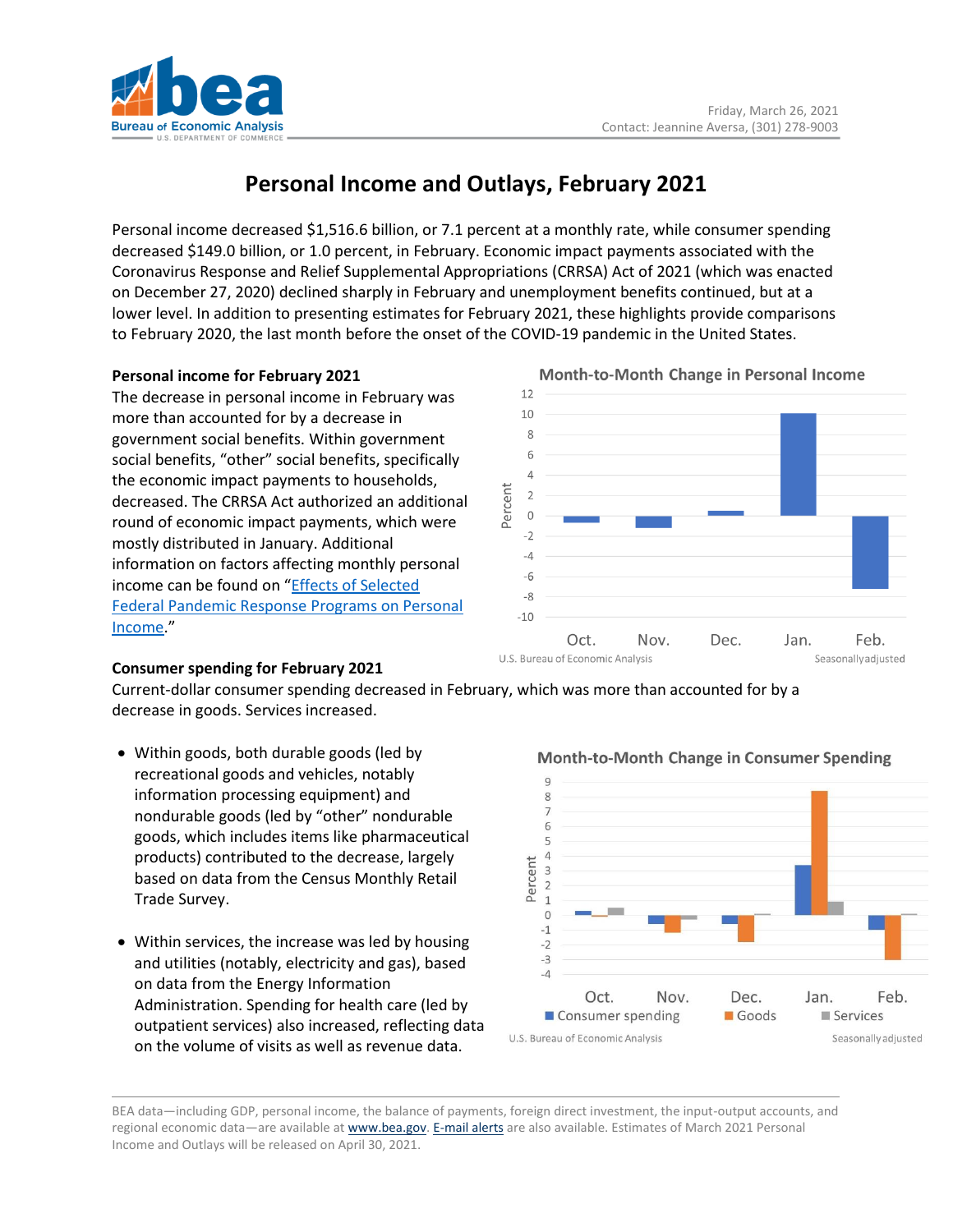

#### **Personal income comparisons to February 2020**

Over the past 12 months, changes in personal income reflected changes in government social benefits, which were based on the enactment and expiration of various legislative acts and related programs.



Changes in Personal Income and Selected COVID-19 Legislative Impacts

Both the CARES Act and CRRSA Act included expansions of unemployment insurance programs. Under the Pandemic Unemployment Compensation program, both Acts provided supplementary weekly payments to those receiving unemployment benefits. Information on specific unemployment programs and their provisions can be found at ["How will the expansion of unemployment benefits in response to](https://www.bea.gov/help/faq/1415)  the COVID-[19 pandemic be recorded in the NIPAs?"](https://www.bea.gov/help/faq/1415)

Additionally, both acts provided direct economic impact payments to households. The CARES Act provided \$1,200 for each qualified individual and qualified taxpayers with children received \$500 for each child. The CRRSA Act provided \$600 for each qualified individual and child, and payments were distributed mostly in January 2021. For additional information, see "[How are federal economic impact](https://www.bea.gov/help/faq/1409)  [payments to support individuals during the COVID-](https://www.bea.gov/help/faq/1409)19 pandemic recorded in the NIPAs?"